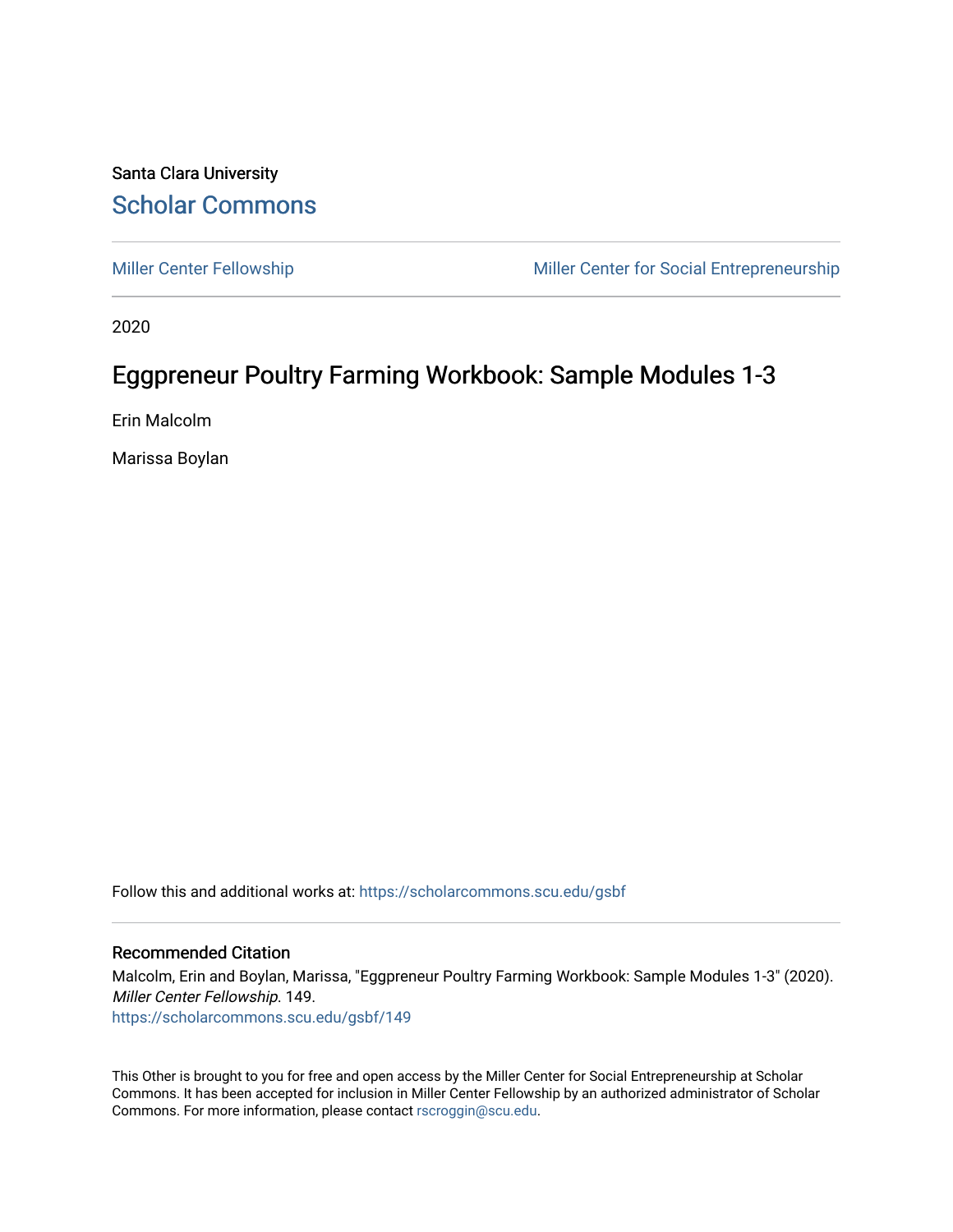



# **Eggpreneur Poultry Farming Workbook Sample Modules 1-3**

# For Review Purposes

Erin Malcolm and Marissa Boylan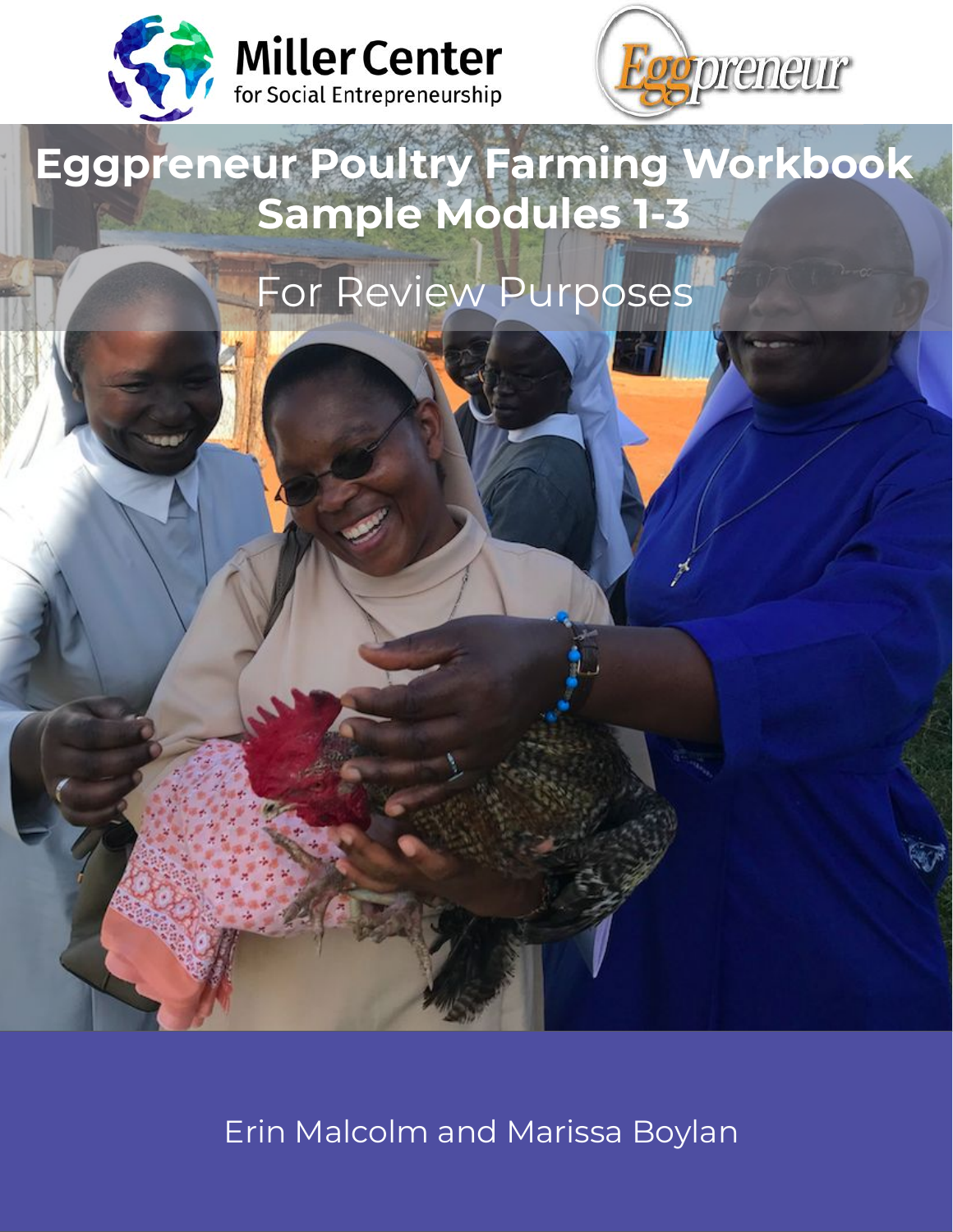## **EXECUTIVE SUMMARY**

This Eggpreneur poultry farming workbook draws on training materials created by the Eggpreneur team and further developed by a pair of 2019 Global Social Benefit Fellows. This version can be used to provide teams Eggpreneur works with offline options to engage with materials when needed.

Prior fellows created a 22-page workbook that compiled the important forms and tables for Sisters and other partners to reference and utilize during and after the apprenticeship. These components included prompts and tables on budgeting, marketing activities, feed and water management, operational recordkeeping to assist Sisters and other users in operating their poultry farming social enterprises. These components were primarily tools to be used by the Sisters for key functions of their business instead of learning tools/aids.

This workbook has incorporated those tools with the key lessons and activities from the apprenticeship playbook. It follows the 12 module format and breakdown of the playbook to make the tools complement each other rather than reorganizing things in a way that could be more confusing for users or trainers. For the first module we created a table for students to plan and keep track of when they receive training, the preferred delivery method, and the venue at which they receive training. The remaining modules start with key terms and short definitions that are particularly relevant for students to remember. The key terms are followed by explanations of concepts and lessons from the playbook mixed with activities for students to have additional ways to engage with materials. One activity lists discussion prompts for students to either write about independently or talk through with their trainers and fellow students. Others activities ask students to recall information to check their understanding and retention of information.

All elements directly support the learning approach of the Eggpreneur playbook. This workbook provides an opportunity for students to engage with the material outside of an online or lecture platform for the purpose of furthering their learning. This extends Eggpreneur's reach to people with limited internet access, and those unable to interact with Eggpreneur in person.

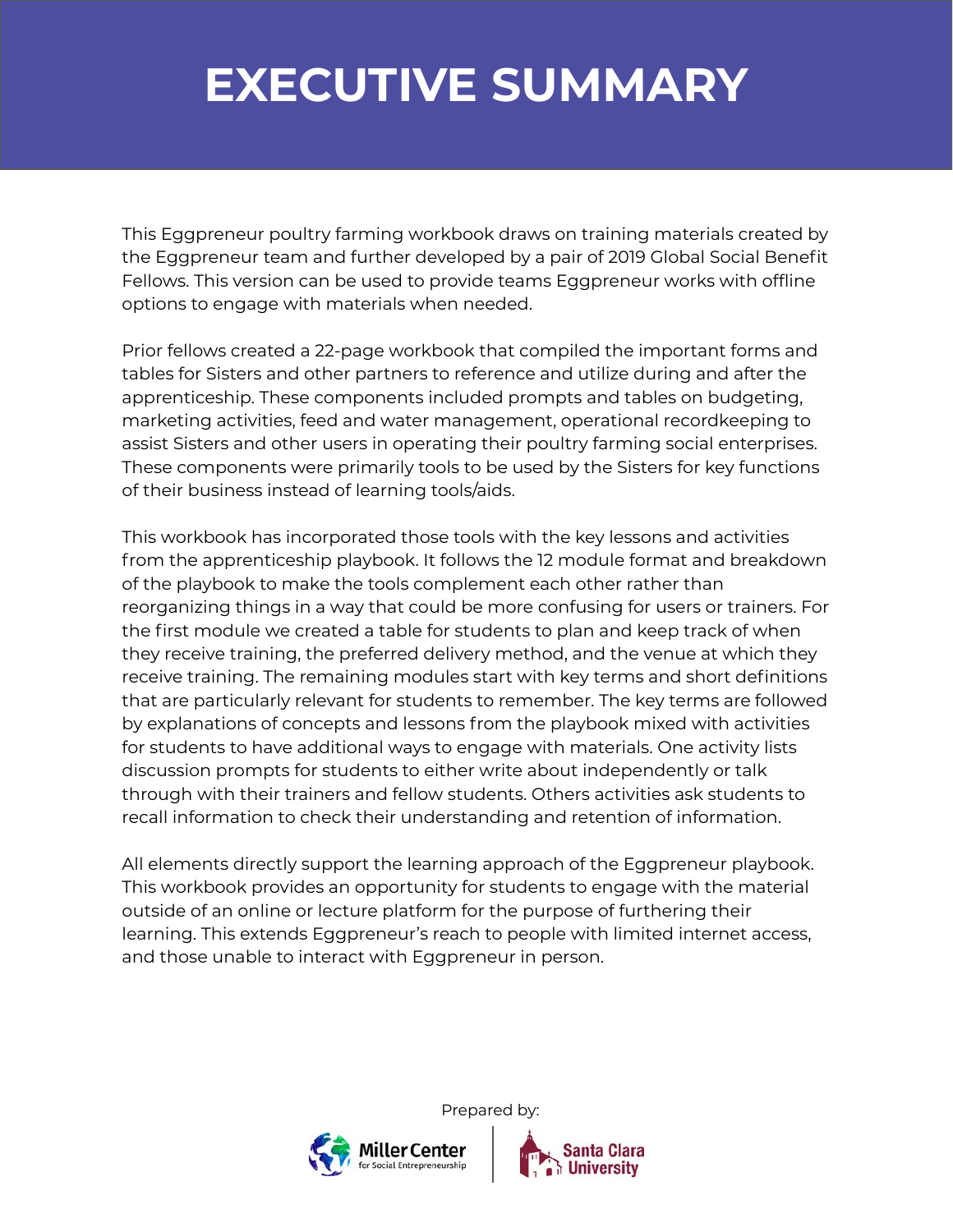





# **Eggpreneur Poultry Farming Workbook Sample Modules 1-3**

### For Review Purposes



Erin Malcolm and Marissa Boylan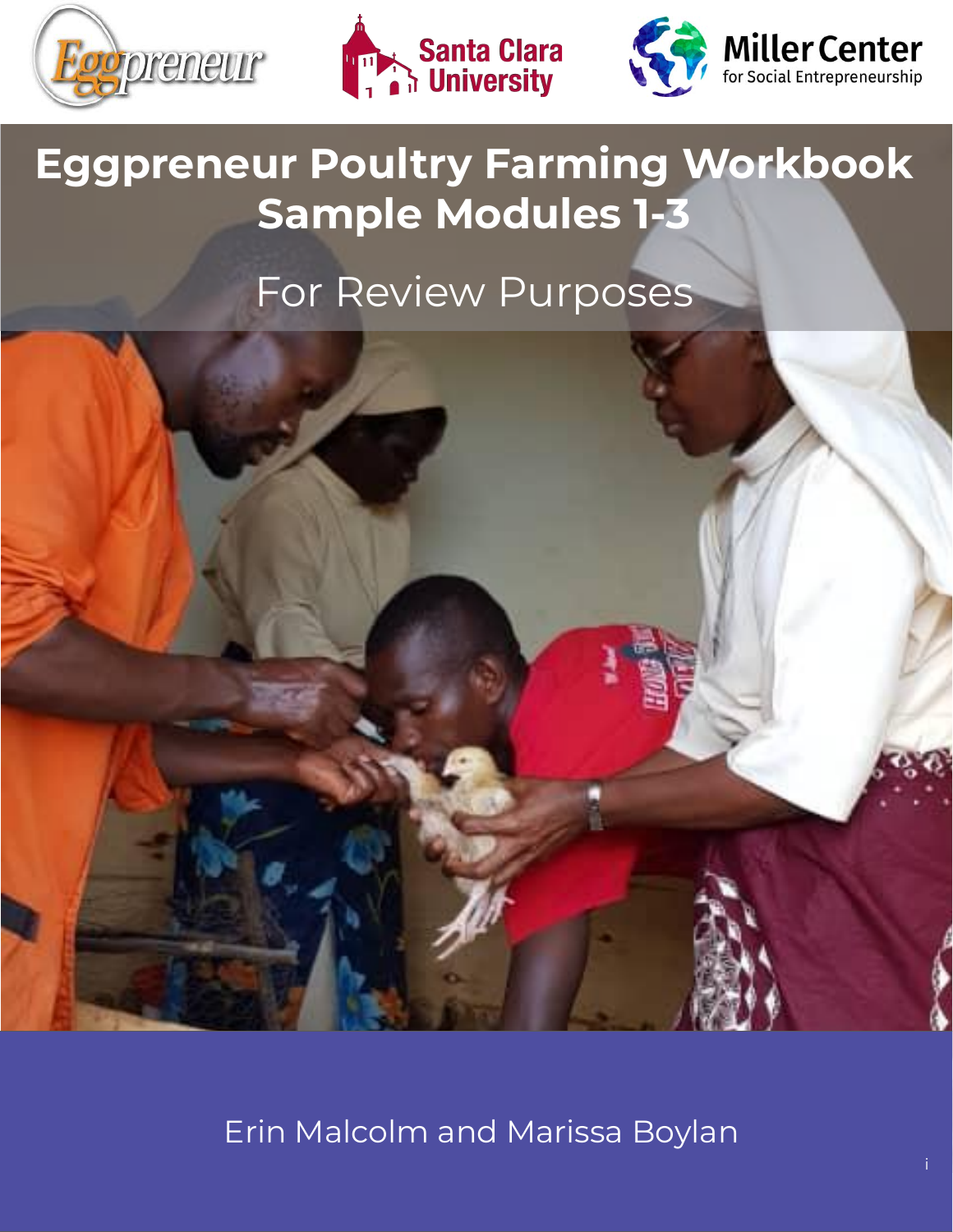### Guidelines for Eggpreneur Instructors

For the workbook to fulfill its intended purpose, it is important that the Sisters or other adult learners have access to the workbook both online and in a printed format. As such, please instruct your learners to print the relevant sections before attending the workshops for those modules.

The activities in this workbook are based on the homework assignments in the Eggpreneur playbook. This will allow the Sisters to review the information they have learned. Writing answers by hand will present another way for the Sisters to engage with the material, which will also help strengthen knowledge retention.



**Photo 1:** Sisters Christine, Agnes, and Agatha learning from Eggpreneur founder, Matt Dickson (Photo Credit: Eggpreneur)



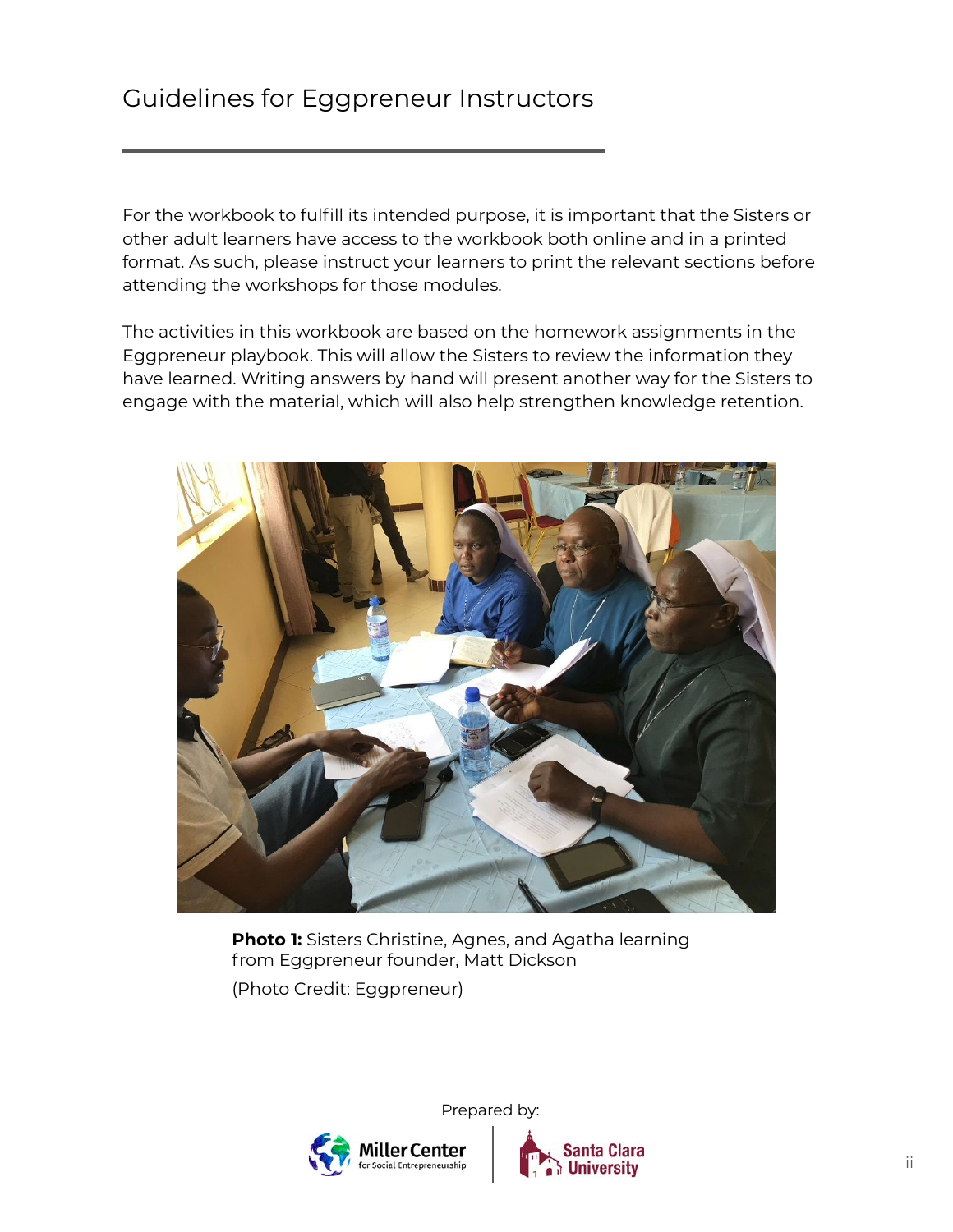This workbook is meant for use both during and after the Eggpreneur training workshop. During the workshop, this guide will correspond to the training slides for each module as well as present additional tables and graphics. It will be helpful for you to take notes throughout the presentations and by using the workbook, you will be able to keep all of your notes well organized and easy to reference.

The tables and charts in the appendices will be helpful for recording everyday tasks that are required to be a successful poultry entrepreneur.



**Photo 2:** ASE feeding hungry chickens (Photo Credit: Eggpreneur)

ller Center Social Entrepreneurship

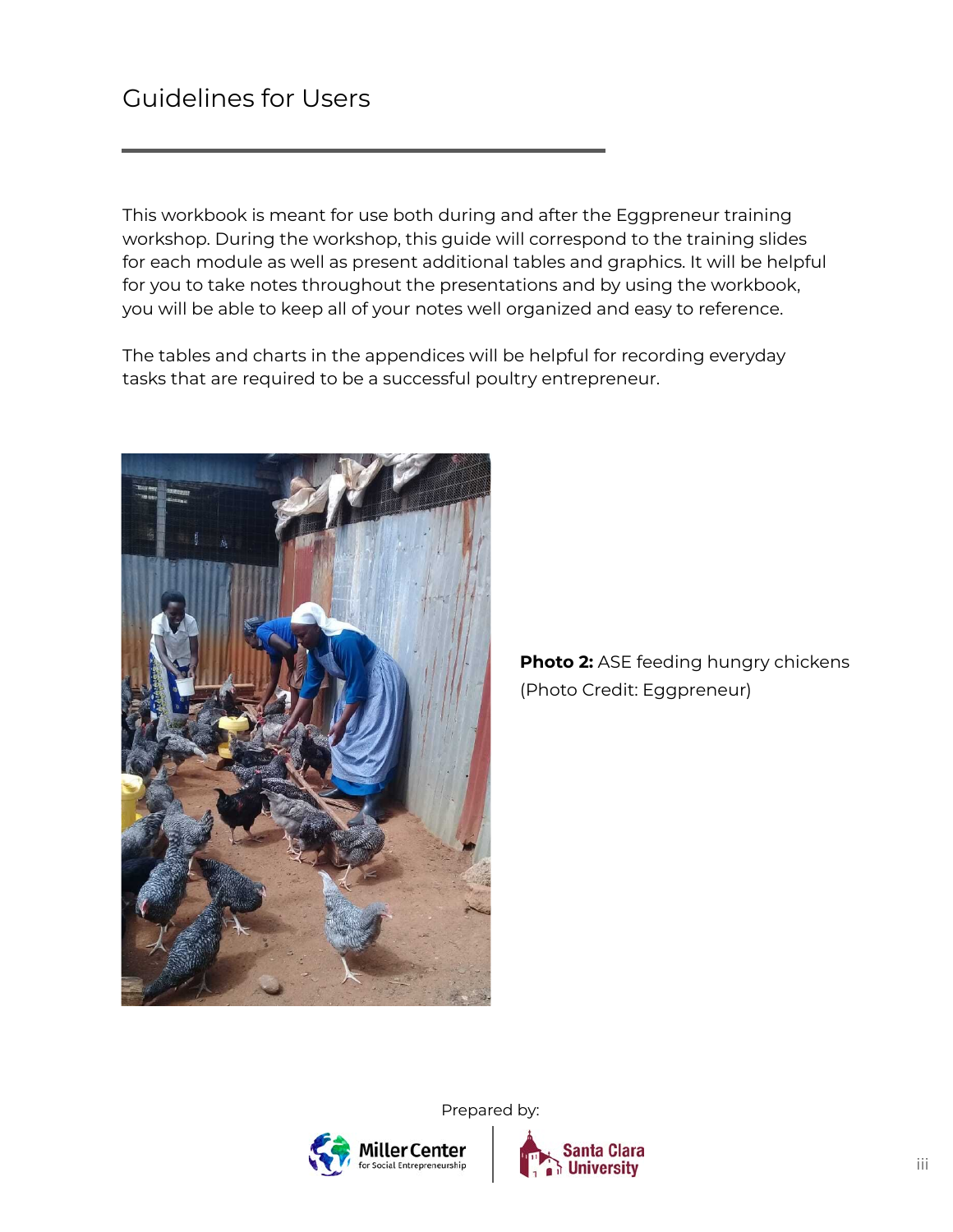# Table of Contents

| <b>Module 1: Introduction and Apprenticeship Timeline</b> | ı              |
|-----------------------------------------------------------|----------------|
| <b>Module 2: Poultry Sector Opportunity</b>               | $\overline{2}$ |
| Key Definitions:                                          | $\overline{2}$ |
| <b>Mission Statement Quiz:</b>                            | 6              |
| Module 3: Eggpreneur Value Chain                          | 7              |
| Key Definitions:                                          | 7              |
| Value Chain Quiz:                                         | $\overline{1}$ |
| <b>Module 4: Eggpreneur Market Segmentation</b>           | 12             |
| Key Definitions:                                          | 12             |
| Markets and Customers Quiz                                | 16             |
| <b>Module 5: Poultry Farming</b>                          | 17             |
| Key Definitions Part 1:                                   | 17             |
| Poultry Farming Quiz:                                     | 19             |
| Key Definitions Part 2:                                   | 20             |
| Key Definitions Part 3:                                   | 22             |
| Key Definitions Part 4:                                   | 25             |
| Key Definitions Part 5:                                   | 27             |
| <b>Brooding Quiz:</b>                                     | 30             |
| <b>Module 6: Poultry Management</b>                       | 32             |
| Key Definitions:                                          | 32             |
| Feed and Water Management Quiz                            | 35             |
| Diseases and Vaccinations Quiz                            | 39             |
| Module 7: Poultry Hub: Workforce Development              | 44             |
| <b>Key Definitions:</b>                                   | 44             |
| Home Visit Assessment Form                                | 47             |



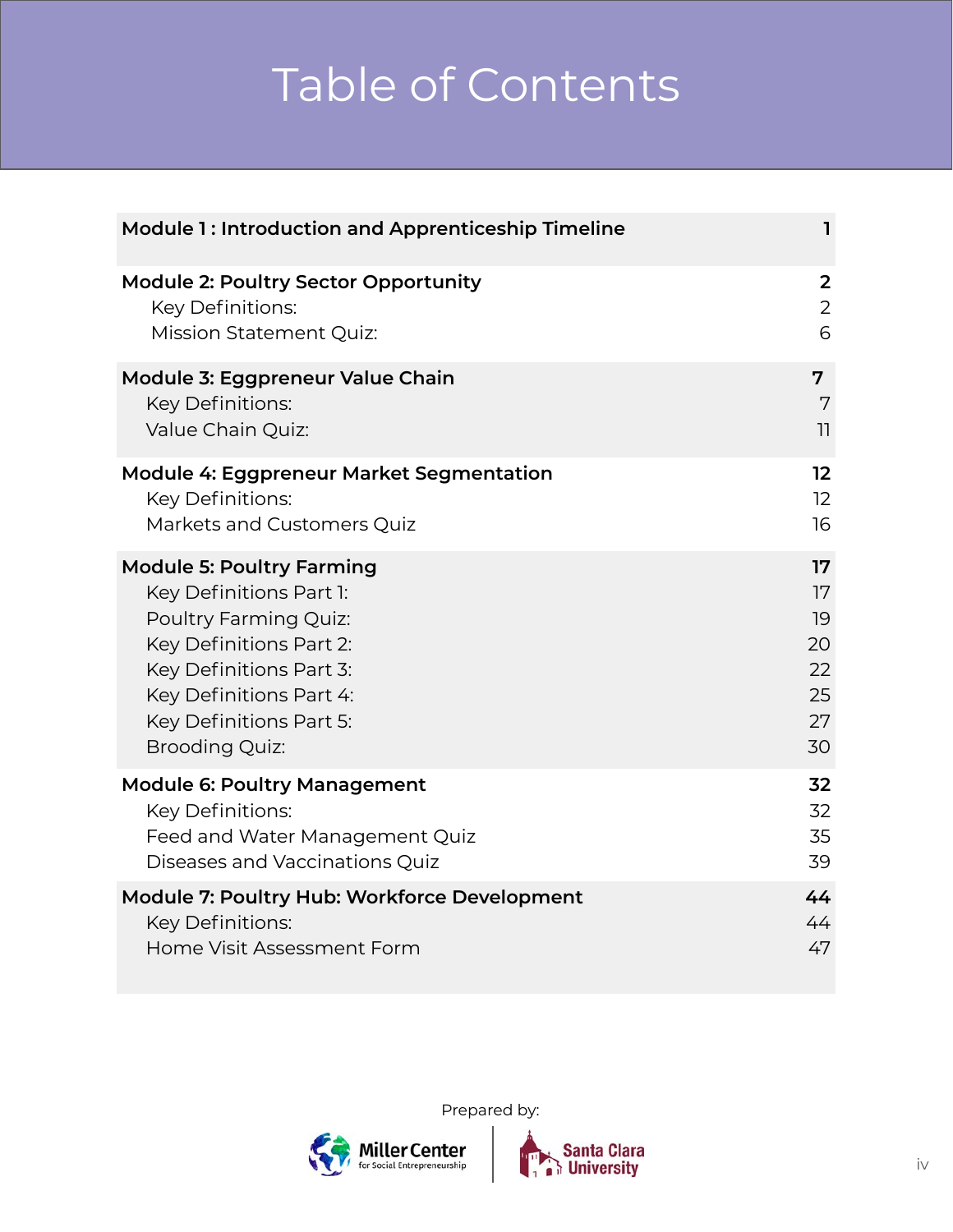# Table of Contents Cont.

| <b>Module 8: Poultry Hub: Sales</b><br><b>Key Definitions:</b><br>Important Factors to Consider: | 50<br>50<br>53 |
|--------------------------------------------------------------------------------------------------|----------------|
| <b>Module 9: Teams and Organization</b><br>Key Definitions:                                      | 57<br>57       |
| <b>Module 10: Financial Viability</b><br><b>Key Definitions:</b>                                 | 65<br>65       |
| <b>Module 11: Modes of Financing</b><br><b>Key Definitions:</b>                                  | 68<br>68       |
| <b>Appendices</b>                                                                                | 79             |
| <b>Answers to Quizzes</b>                                                                        | 79             |
| Table 1: Recommended Saving Amounts                                                              | 87             |
| Table 2: Expected Costs                                                                          | 87             |
| Table 3: Expected Revenue                                                                        | 87             |
| Table 4: Expected Profit                                                                         | 87             |
| Table 5: Starting Budget and Estimated Cost                                                      | 88             |
| Table 6: Feed Amounts and Schedule                                                               | 89             |
| Table 7: Feeding Schedule for Weeks 1-5                                                          | 91             |
| Table 8: Daily Feeding Schedule Template                                                         | 92             |
| Table 8: Feed Costs                                                                              | 93             |
| Table 9: Daily Egg and Chicken Counts                                                            | 94             |

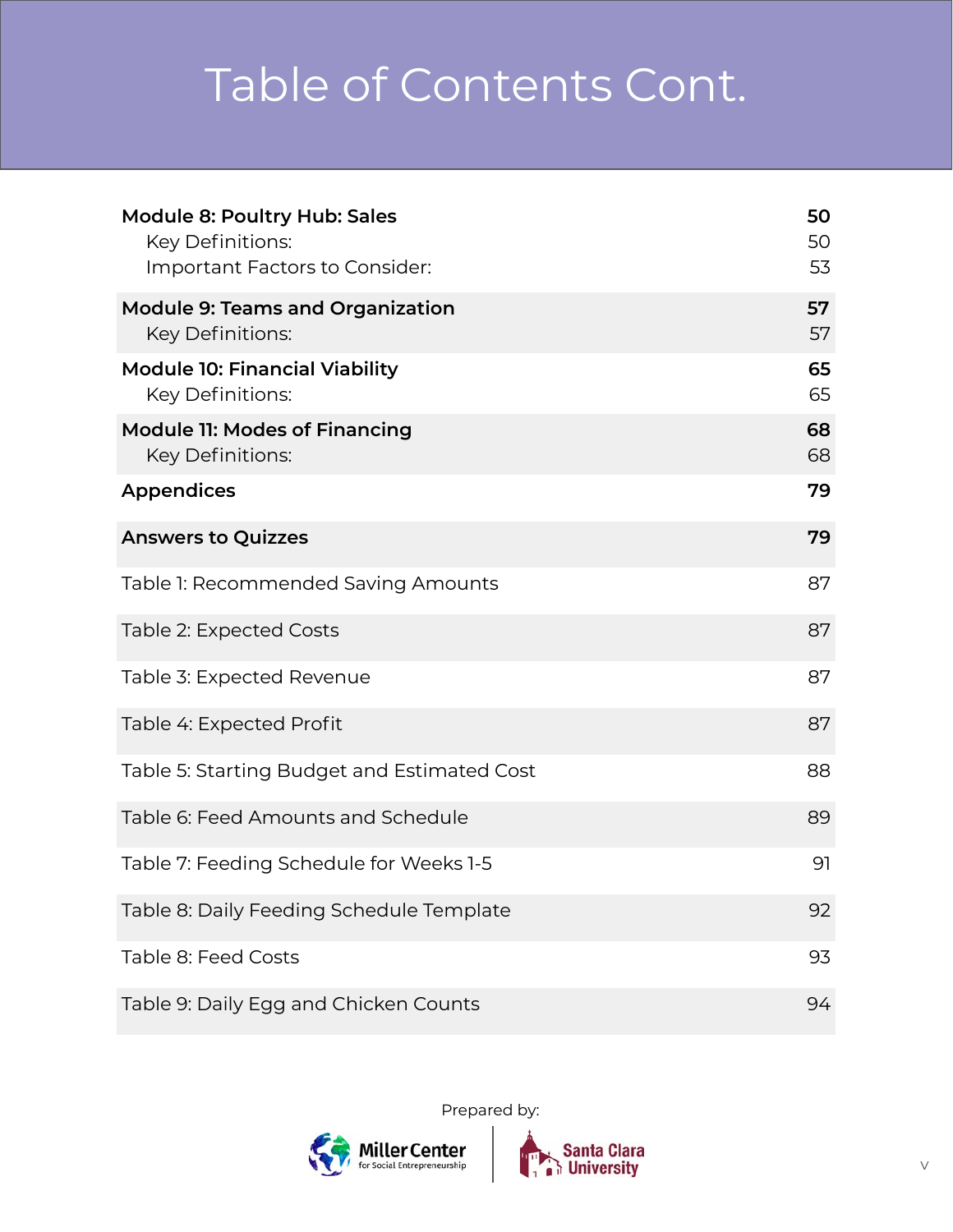# Table of Contents Cont.

| Table 10: Meat Sales Record Template  | 95. |
|---------------------------------------|-----|
| Table 11: Egg Sales Record Template   | 96  |
| Table 12: Vaccination Record Template | 97  |
| Home Visit Awareness Form             | 98  |
| Follow-Up Support Assessment Forms    | ומו |



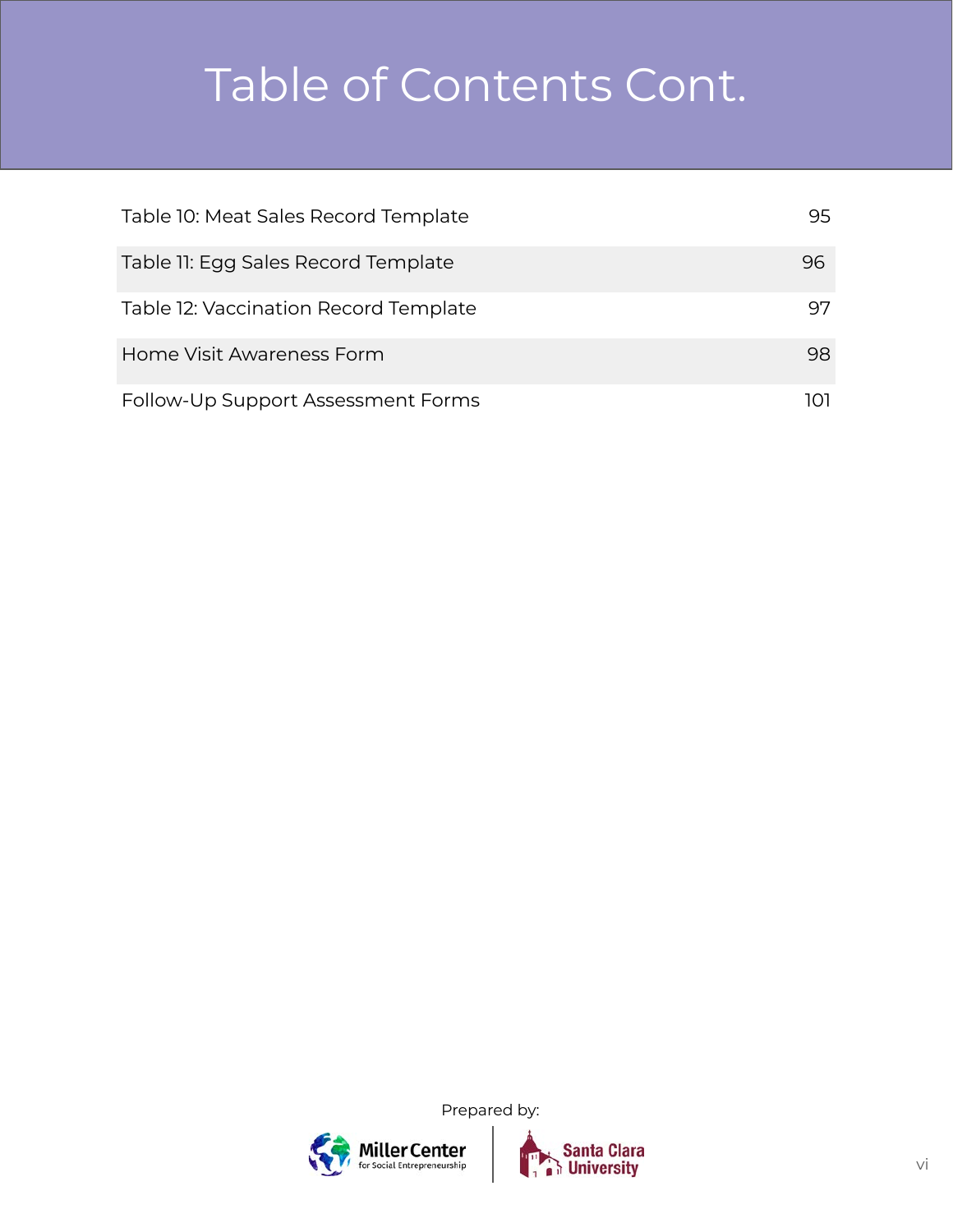### Module 1: Introduction and Apprenticeship Timeline

| <b>Module/Activity</b>                 | <b>Dates</b> | <b>Delivery Method</b> | <b>Venue</b> |
|----------------------------------------|--------------|------------------------|--------------|
| M1: Introduction                       |              |                        |              |
| M2: Poultry Sector Opportunity         |              |                        |              |
| M3: Eggpreneur Value Chain             |              |                        |              |
| M4: Eggpreneur Market Segmentation     |              |                        |              |
| M5: Poultry Farming                    |              |                        |              |
| M6: Poultry Management                 |              |                        |              |
| M7: Poultry Hub: Workforce Development |              |                        |              |
| M8: Poultry Hub: Sales                 |              |                        |              |
| M9: Teams and Organization             |              |                        |              |
| M10: Financial Viability               |              |                        |              |
| M11: Modes of Financing                |              |                        |              |
| M12: Business Plan                     |              |                        |              |
| for Social Entrepreneurship            |              | University             |              |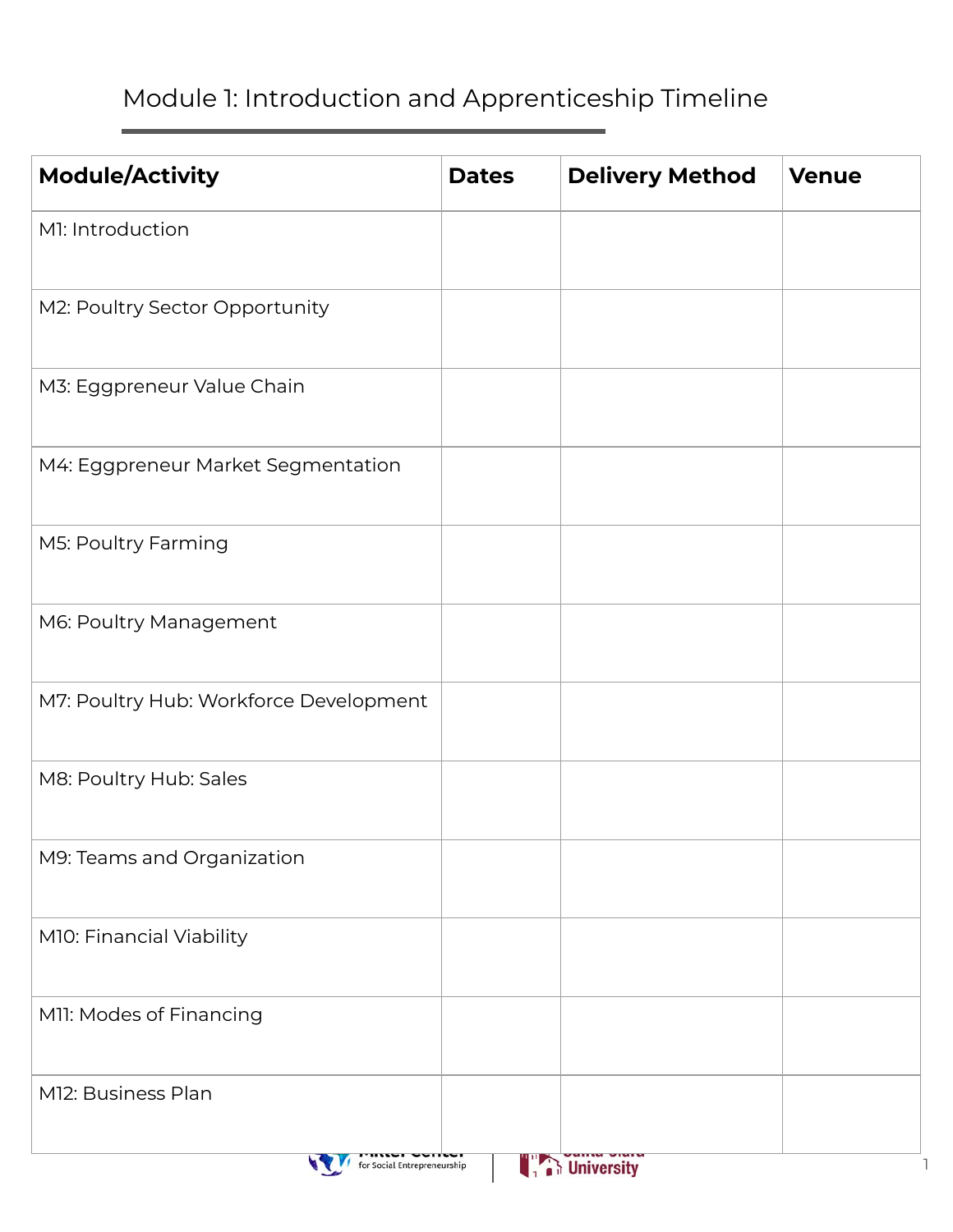#### **Key Definitions:**

- Problem Statement a concise description of a problem that needs to be solved or a situation that needs to be improved.
- Solution Description an explanation of exactly how you will solve the problem.
- Business Metrics quantify what you do and how your business is working.
- Social Impact Metrics quantify the actual impact you have in someone's life.
- Mission Statement a short, actionable statement that aligns all of the work of your social enterprise.

#### **Module 2.1: Writing a Problem Statement**

Consider what problems you hope to address through your social enterprise. For example, Eggpreneur recognizes that rural families in Africa face:

- Extreme poverty in underserved areas
- Unemployment among women
- Child malnutrition in rural communities

Do these same problems exist in your communities? Are there additional difficulties that affect the people around you?



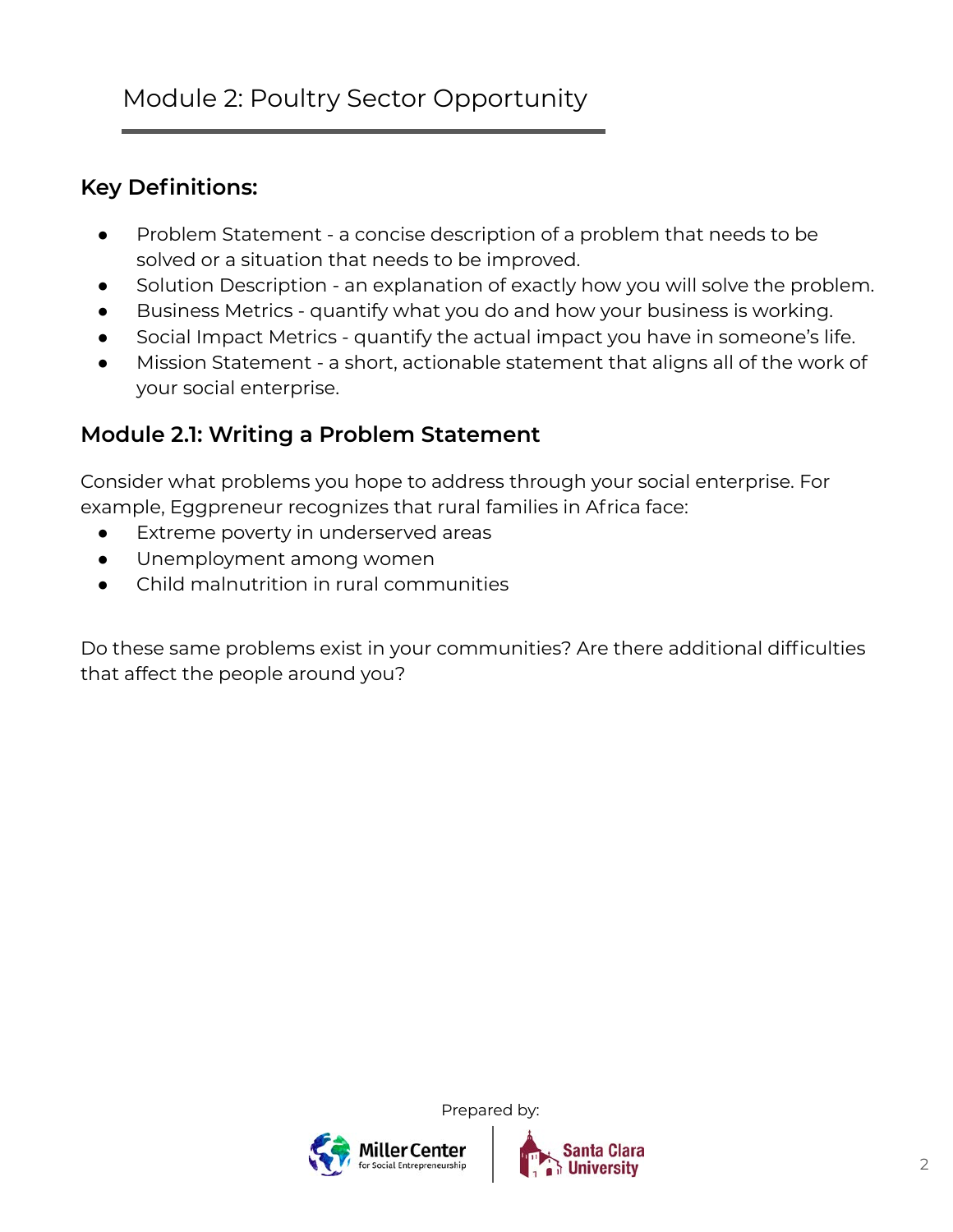#### **Answer the following questions:**

A. List 3 reasons why poultry farming is a good option for you.

| C. | <u> 1980 - Jan Barbarat, martin amerikan ba</u> |  |
|----|-------------------------------------------------|--|

B. Write 1 sentence which explains the size of the problem globally or in the target region.

C. Write a few sentences explaining why the problem is a problem [Example: 3-stone cooking fires cost more to operate than improved cookstoves].

D. Write a few sentences explaining why current efforts to address this problem have failed or are not ideal [Example: current clean cookstove models distributed in the region are too costly for poor consumers]



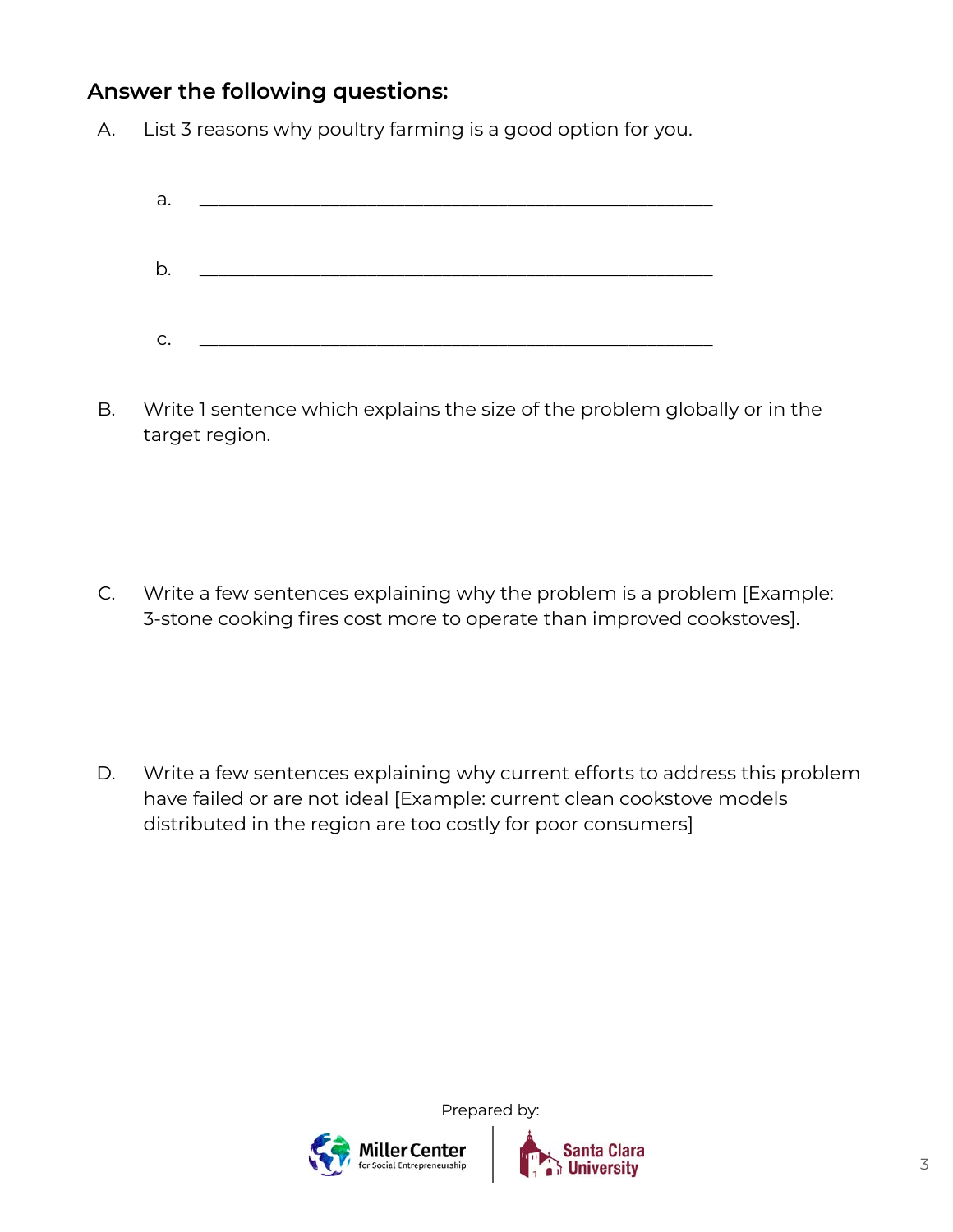**Now combine your answers to the above questions into your problem statement (should be about 250 words).**



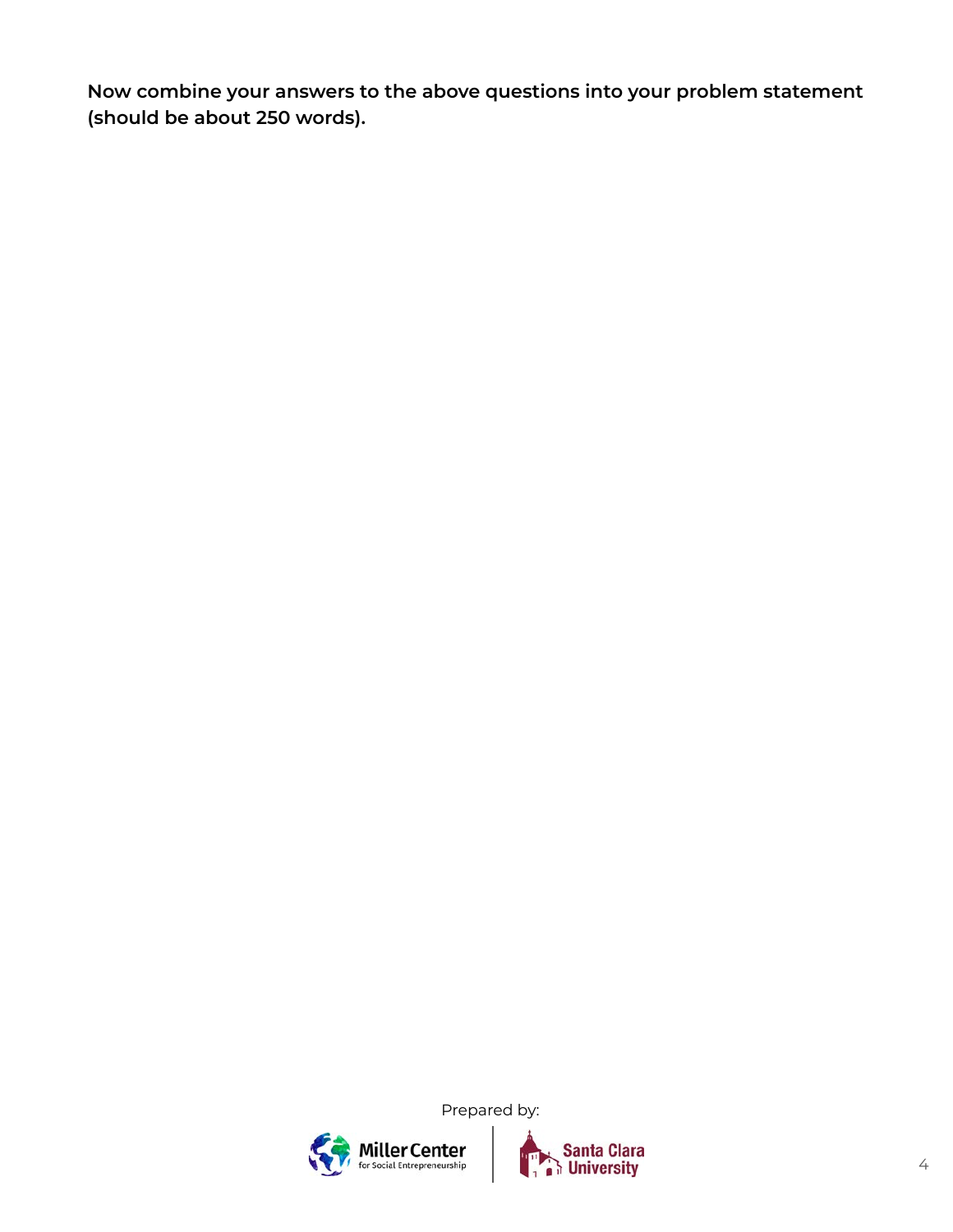### **Module 2.2: Create a Solution Description**

Write a couple of sentences that describe your solution, including various components and activities. In other words, you might sell eggs or coffee seedlings, as well as train people how to grow, and then later, buy their products. **So explain the basic idea of your enterprise and how it will solve the problem described in module 2.1.**

Your response should include answers to the following questions:

- A. Why is poultry/coffee farming a solution?
- B. Why will this work for your neighbors?
- C. What will your solution do for them?
- D. Why will your proposed solutions work better than previous efforts?

### **Module 2.3: Desired Impact**

A. This submodule 2.3 asks you to identify what change you want to make in the world. What improvement do you want to make in the lives of your neighbors? What improvement in the life of your congregation?

B. Social entrepreneurship uses impact metrics. A metric is a measurement of something, in this case, a measurable improvement in people's lives. Below you should list 3, 4 or 5 metrics, such as eggs sold, kilos of coffee sold, improved price of products sold, number of livelihoods created, money savings, what farmers do with more money. One of the metrics should be: Number of lives positively impacted since the founding of the social enterprise initiative.



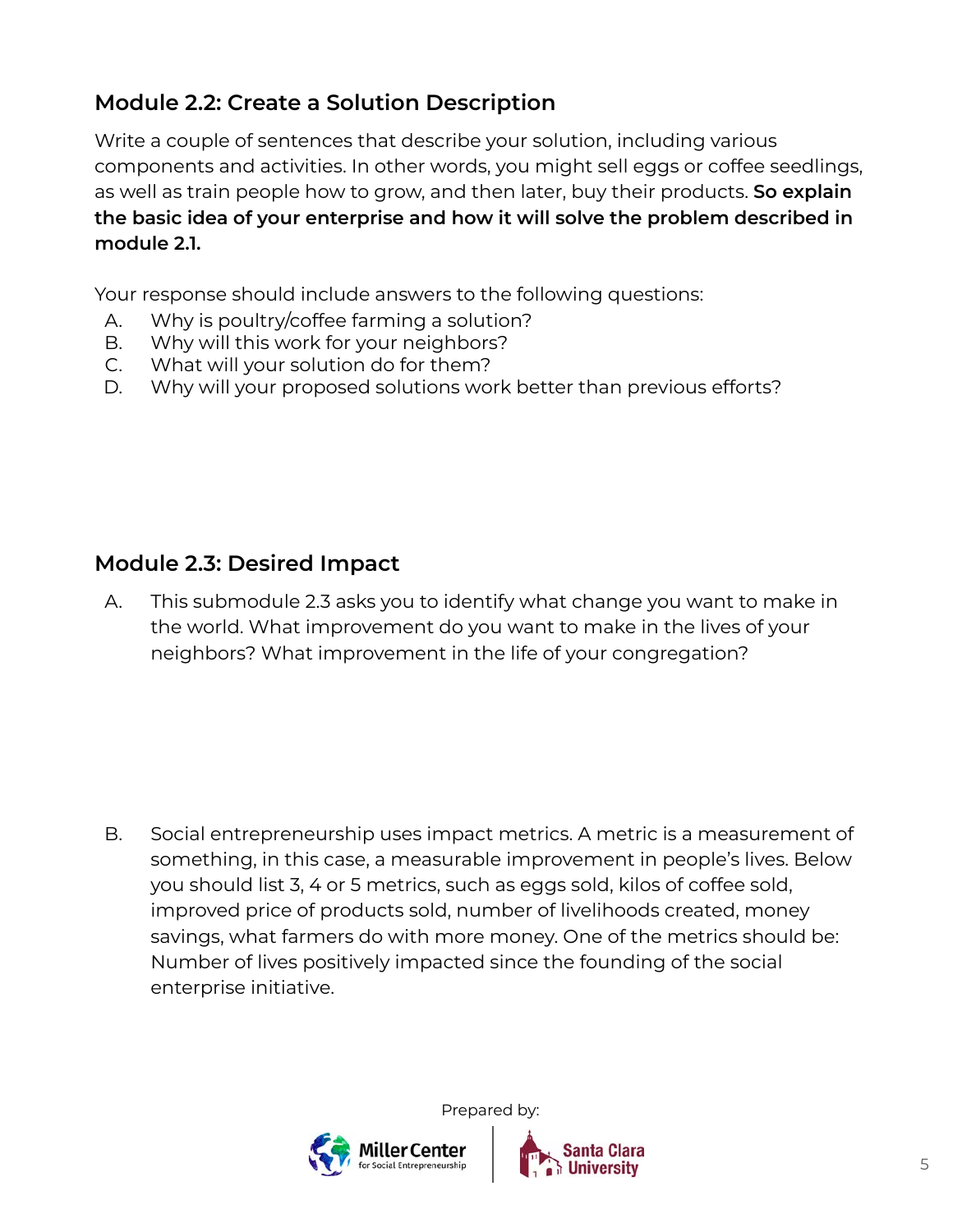#### **Module 2.4: Write your Mission Statement**

- A. Draft a mission statement for this initiative using the formula below:
	- a. Example Structure: Verb (activity)  $\rightarrow$  Target (who)  $\rightarrow$  Outcome (change in condition of the who)

[This should be no more than 10 words]

B. Now, each Sister on the apprenticeship project team should share this mission statement with one other Sister (not in the apprenticeship). Record the feedback from those Sisters, and discuss as a team. What is the general impression of the Sisters?

#### **Mission Statement Quiz:**

- 1. How long should a mission statement be?
	- a. 5 10 words
	- b. 10-20 words
	- c. 20 30 words
	- d. 30 40 words
- 2. Should a mission statement include WHAT an enterprise does?
	- a. True
	- b. False
- 3. Should a mission statement describe HOW an organization operates?
	- a. True
	- b. False
- 4. Should a mission statement include for WHOM it provides its service or products?
	- a. True
	- b. False
- 5. Write your own mission statement for your organization/business.



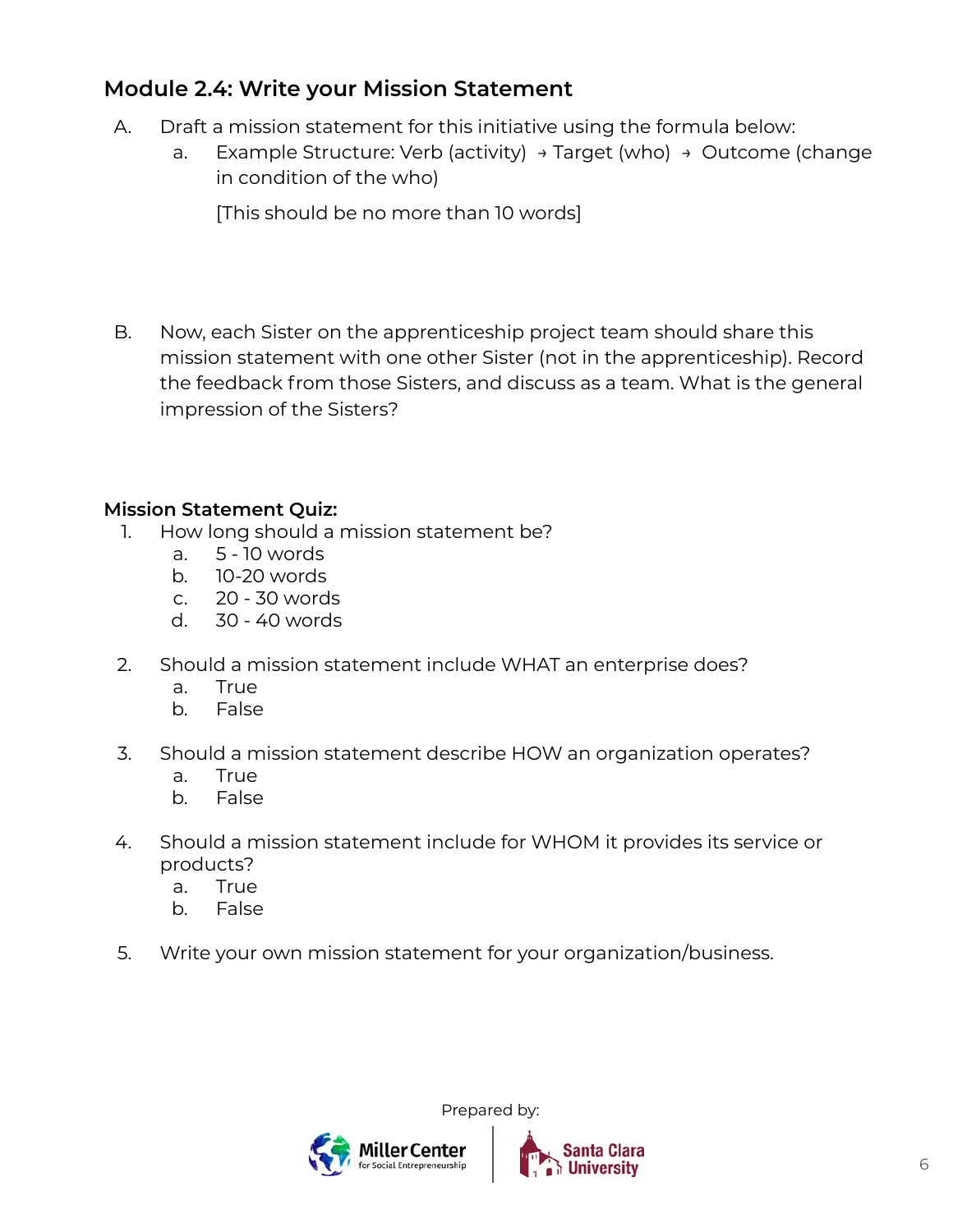### **Key Definitions:**

Value Chain - A value chain describes the steps that create value in each activity of your enterprise. \***Visual representation below**



Value Proposition - Value Propositions are brief descriptions of your organization and the value it provides, which define the target customer / beneficiary and why they will choose your product (or service) offerings over other alternatives.

#### **Module 3.1: The Existing Value Chain**

**Draw the existing value chain for eggs:** (Feel free to be creative and add color or other elements)



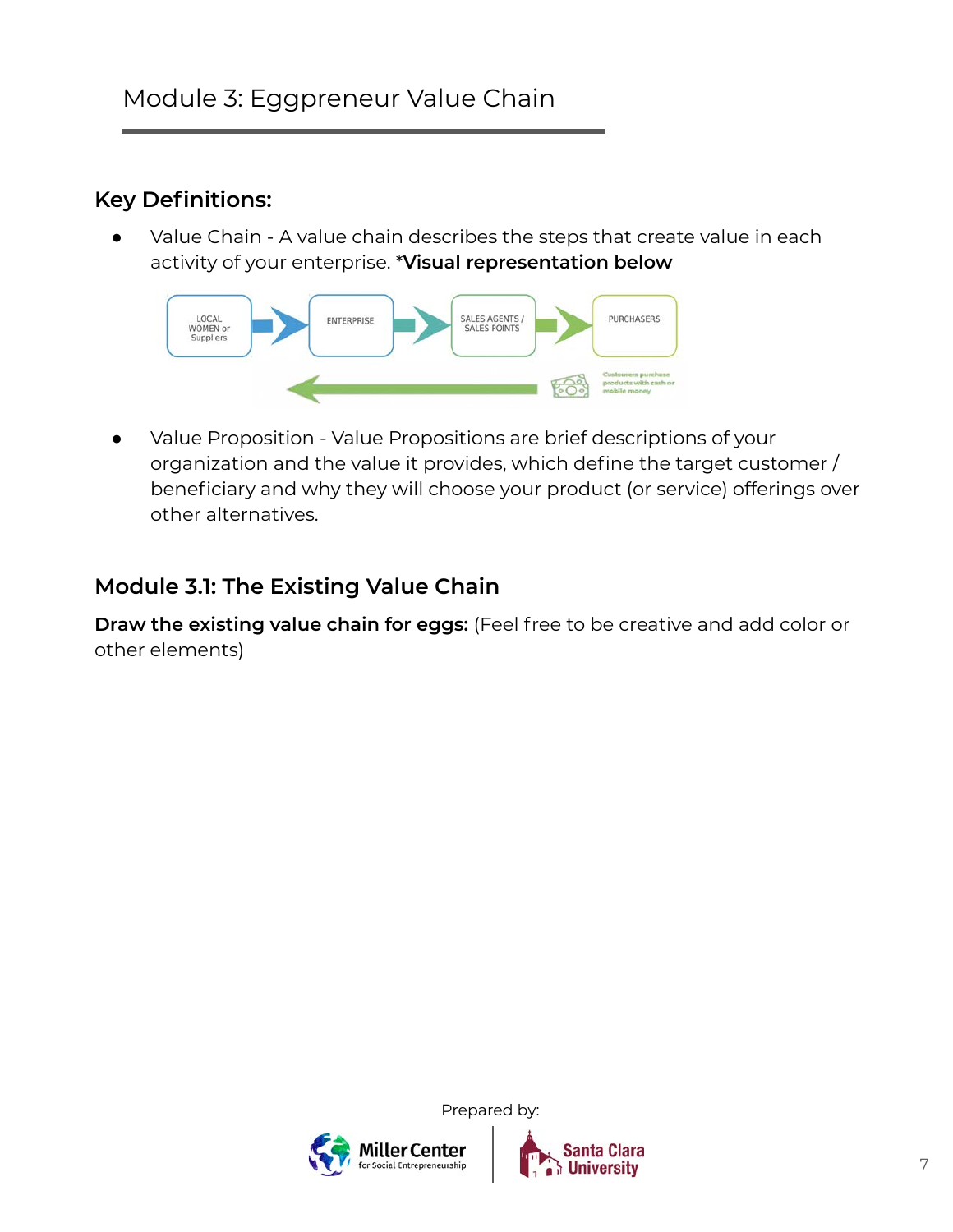#### **Discuss the following questions with other Sisters on the apprenticeship project team and write down any additional thoughts:**

#### **Part 1: Factual Questions**

- A. Who are the participants in the value chain?
	- a. Who produces eggs?
	- b. Who are the intermediaries?
	- c. Who buys eggs?
- B. What percentage of egg buyers are women?
- C. Are eggs always available?
- D. How much do those eggs cost? Provide a range:

#### **Part 2: Ethical questions**

- E. Who is making money in this value chain?
- F. In your opinion, is the price affordable?



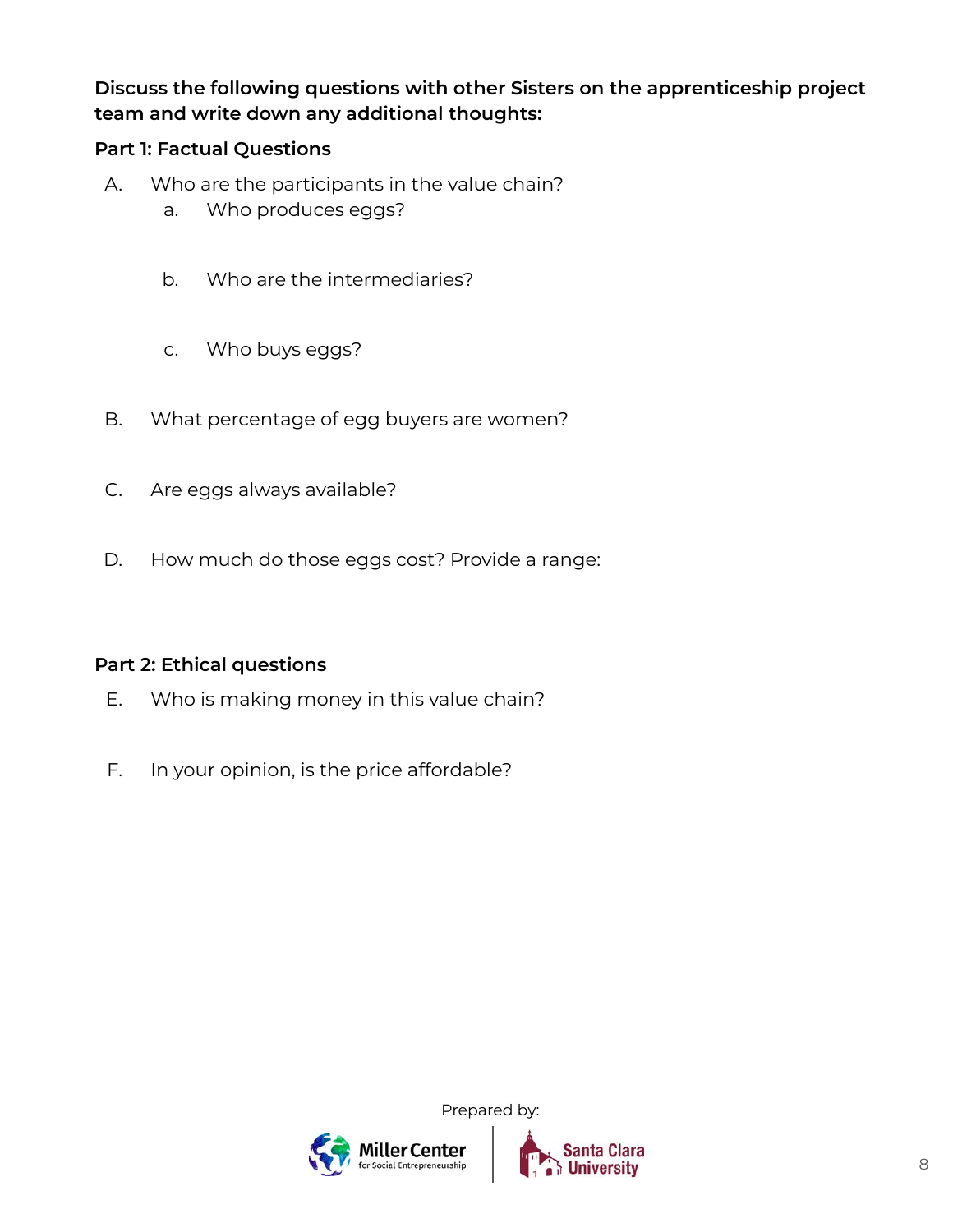### **Module 3.2 The Eggpreneur Value Chain**

**Draw Eggpreneur's value chain:** (Once again, feel free to be creative and add color or other elements)

**Answer the following questions:** *Pay specific attention to the differences between the existing value chain and Eggpreneur's value chain.*

A. What advantages does the Eggpreneur value chain have over the existing value chain?

- B. Who benefits from the Eggpreneur value chain? Write a check mark next to all that apply. (Hint: social entrepreneurship tries to benefit producers and consumers at the same time!)
	- a. Sisters who raise and sell eggs/poultry
	- b. Neighboring women who raise eggs/poultry
	- c. Customers of the eggs/poultry
	- d. Children who eat eggs/poultry



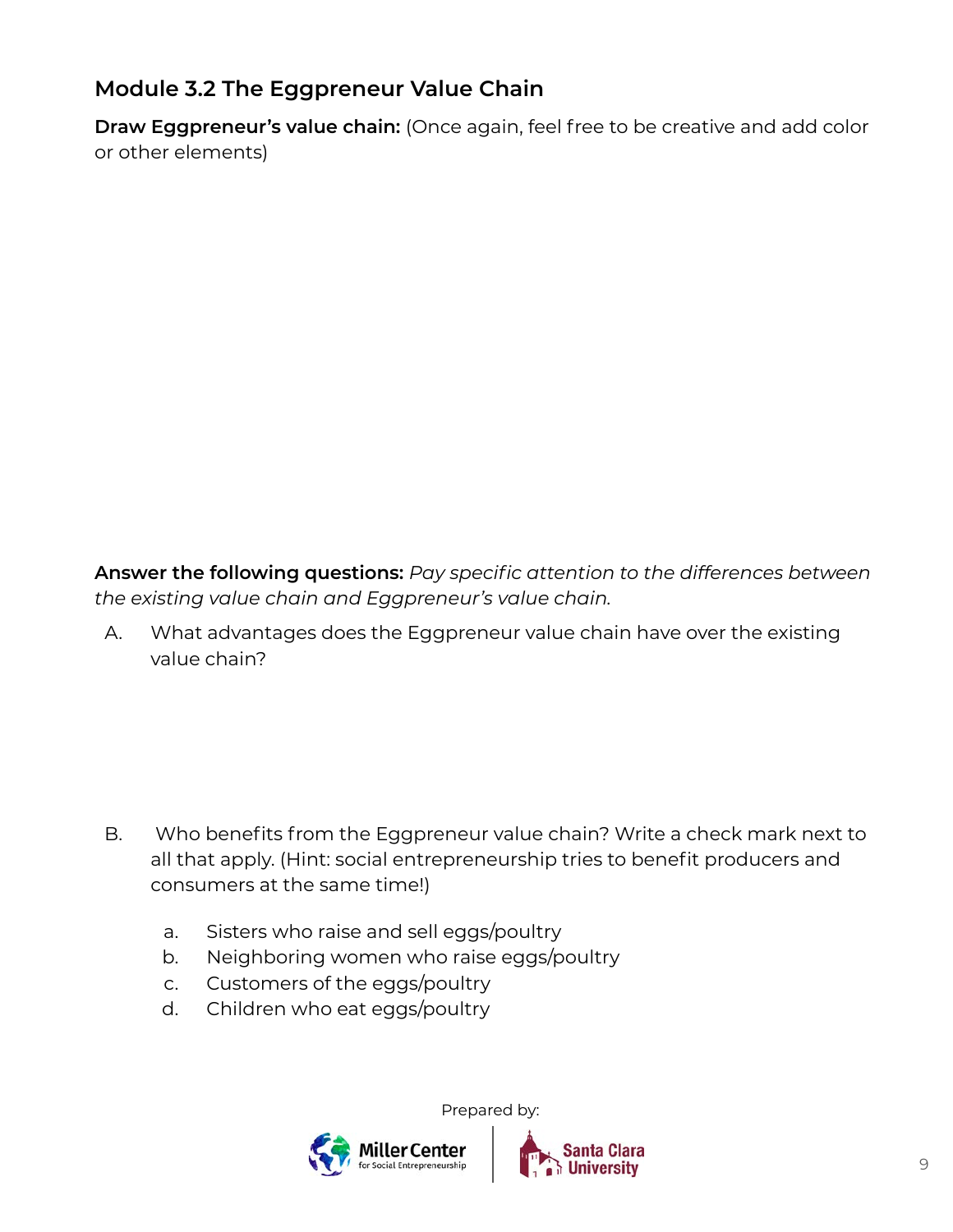A. What are the benefits that each party receives?

| а. |                      |
|----|----------------------|
| b. |                      |
|    | $C.$ $\qquad \qquad$ |
|    |                      |

Optional: if you are able to, draw a value chain for your own congregational social enterprise.



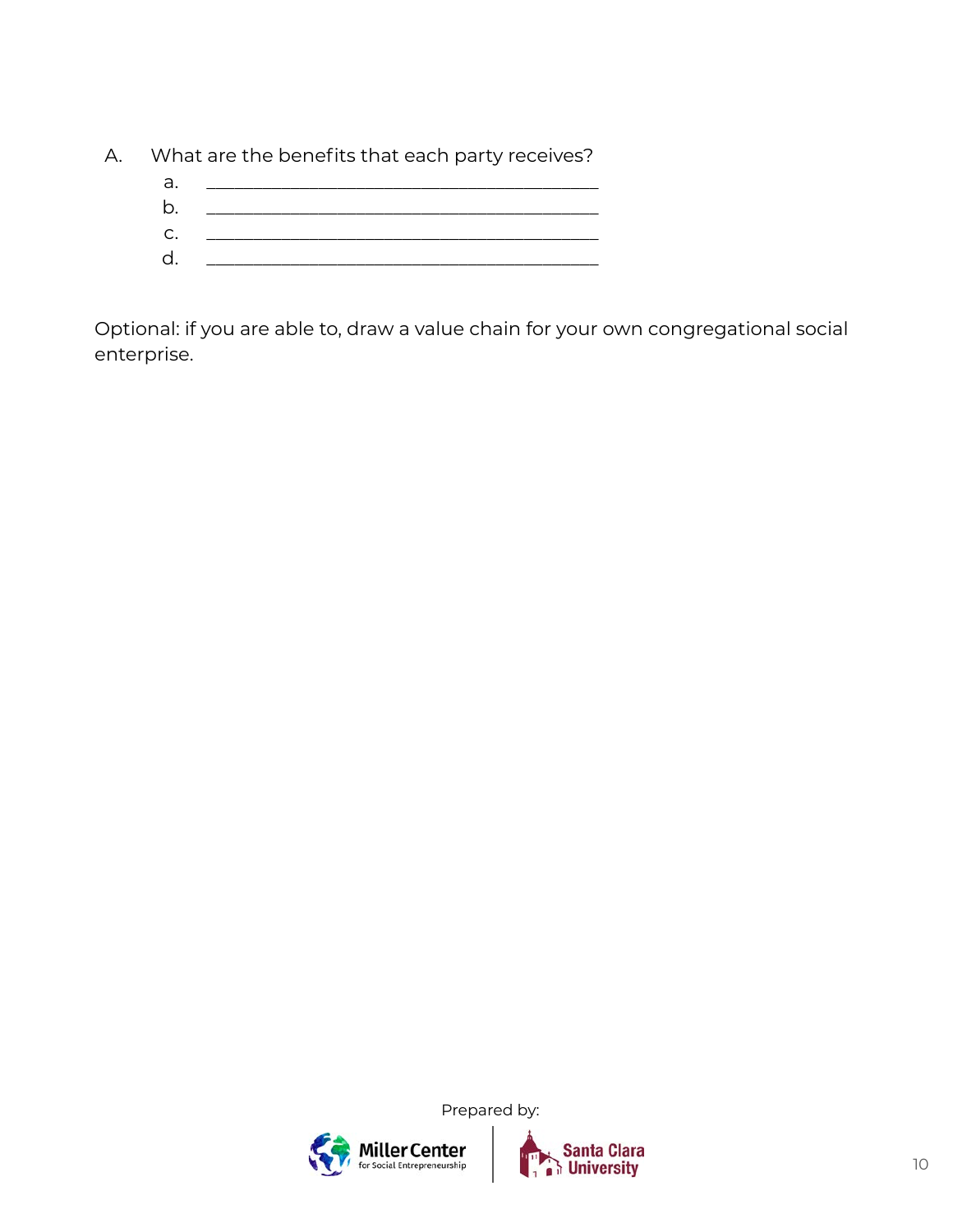### **Module 3.3 Value Proposition**

**Value Propositions** are brief descriptions of your organization and the value it provides, which defines the target customer/beneficiary and why they will choose your product (or service) offerings over other alternatives.

Value Propositions often are sentences in the form of:

● For **(target user)** who wants/needs **(target application)** the **(product name)**  is a **(product category)** that provides **(compelling reason to buy)** unlike **(main competitor)** our product **(statement of primary differentiation)**

#### *Example Value Propositions:*

- 1. For **consumers** who need **ethically sourced, high-quality honey, Honey Care Africa** is a **distributor of honey** that provides **fair treatment of their farmers and a higher quality of honey** unlike other producers, our services **provide guaranteed access to fair market prices.**
- 2. For **subsistence farmers** in the Ecuadorian Amazon who need **more income from their crops, Runa Foundation** gives farmers **a guaranteed price for guayusa crops** unlike **non-consumption**, Runa offers **access to a larger market outside of Ecuador.**

**Please write the value proposition for your social enterprise.**